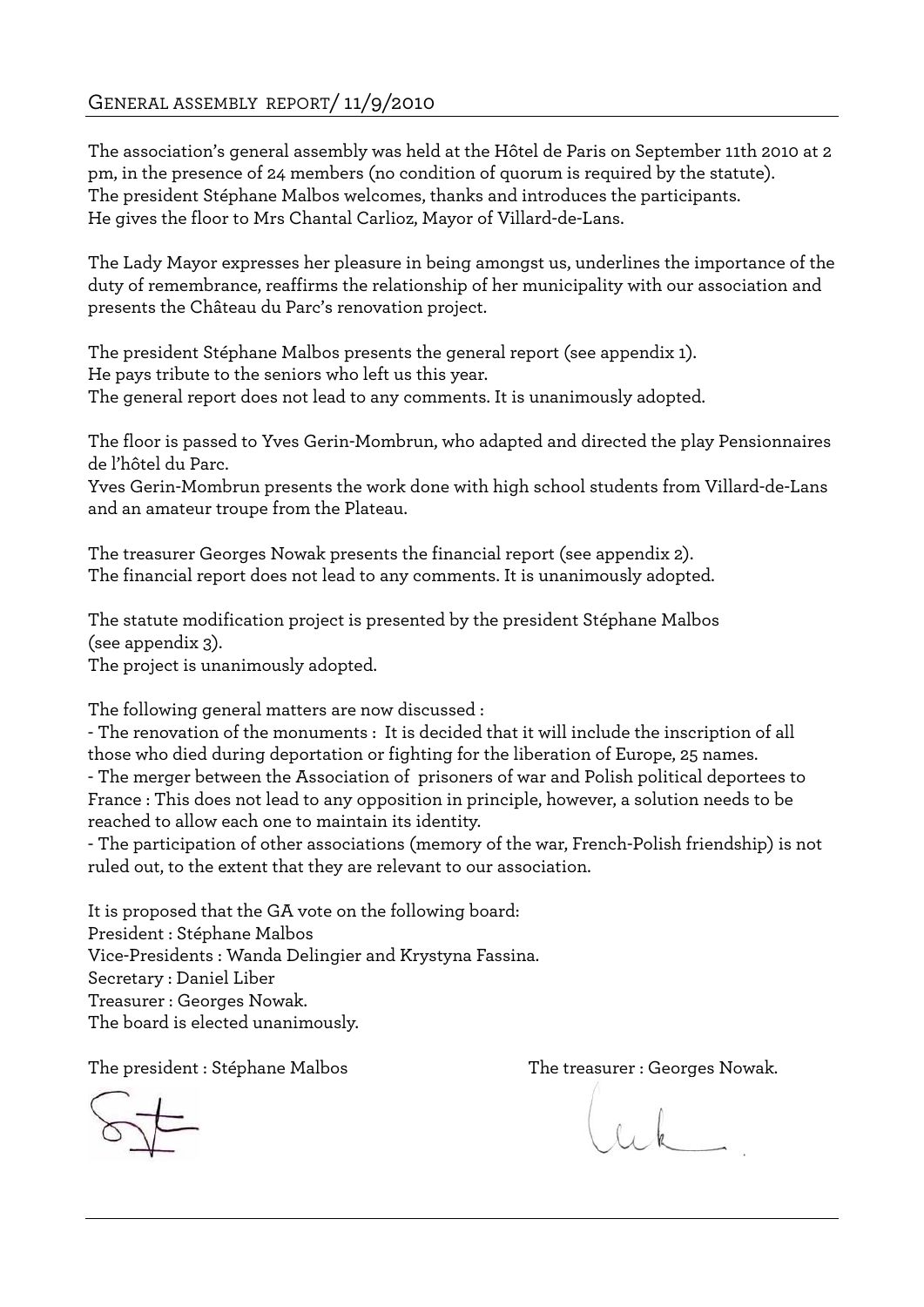# APPENDIX 1

The Variations polonaises en Vercors, a 5 days event organised by the municipality, held all our attention.

On this occasion…

- Pensionnaires de l'hôtel du Parc, the play by Karol Obidiniak and Jozef Wedrychowski, has been adapted and performed on four occasions for up to 1000 spectators.

Later, the play was presented 6 more times, to 1500 additional spectators.

- Ewa Cendrowska's film, Retour au Vercors, was digitalised. You received DVD copies. The film was repeatedly played during the entire event in the municipal hall of Villard, La Coupole.

- A 17 panel exhibit was assembled and presented at La Coupole.

- A conference slide show was presented.

- Finally, a Polish male choir, like the Berger choir, animated a mass and gave a concert of traditional and religious songs.

The Variations polonaises en Vercors, in this first edition on the Lycée, has been an exceptional opportunity to present our history. Villard's municipality and the house of heritage ought to be thanked for their involvement, personal as well as financial.

About financial investment…

Money is necessary for war! Thus it is imperative that we find funds to bring our diverse actions to a successful conclusion.

We have therefore applied for funds and have received this year :

 $-$  4 000  $\epsilon$  from the Rhône-Alpes region;

- 4 000 € from the ministry of Defense, thanks to Didier Migaud's intervention, deputy of the district of Villard, and Mrs Battistel, his successor at the delegation since he was nominated to the Court of Auditors.

- 3 000 € from the Historical and literary Polish society.

These 11 000  $\epsilon$  will allow us to finalize two projects close to our hearts :

- The publication of Tadeusz Lepkowski's work ;

- The translation and publication of Adam Skinder's memoires.

These books will be published on our website, as Le Villardien by Henryk Grabowski and Les pensionnaires de l'hôtel du Parc by Obidniak and Wedrychowski, already have been. What is left to publish? The biographies compiled by Ewa Staczek in Les Villardiens were published three years ago, but from what we know they aren't available to the public. The other work by Ewa Staczek, Dans cet hôtel et dans ce parc, should also be published. Our association can help in making possible the publication of these two pieces of work on our website.

Our goal: that all the significant pieces of work related to the Lycée become available to the public at large on our website.

Other projects have been successful this year:

- The painting of the Ostrobramska Virgin was renovated.

- The renovation of the Polish Station has begun. We would like to engrave on it the missing names of the students who died or disappeared during the war.

- The renovation of the Polish tomb is continuing and we are going to replace the gravestone. As a project, we would like to install an explanatory plaque with the list of all the victims of the war and the list of those who rest in the vault

We have finally renovated the plaque fixed to the walls of the Chateau.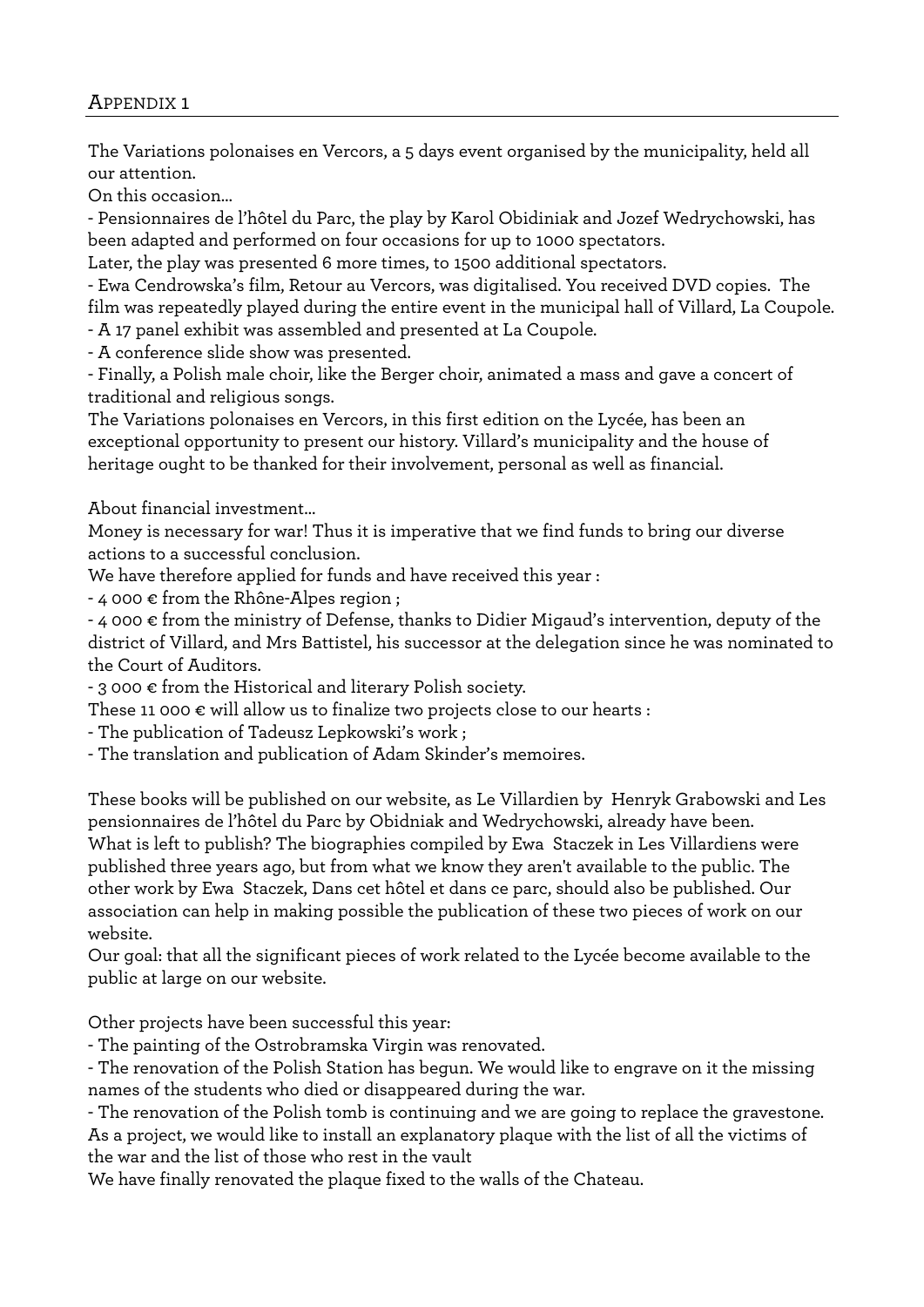As far as the archives are concerned, the association has participated in the purchase of a "professional" scanner which largely relieves us of much of the work necessary for the digitalisation of documents that we own.

This digitalisation process has begun only in a very fragmented way and we need to gather the maximum number of documents in order to organise them. The digitalisation process comes last.

We have met Pierre Zaleski, president of the SHLP, and Ewa Rutkowski, his archivist. They agreed to keep our association's archives at the SHLP. They have places perfectly adapted for this purpose. That way, the photos and documents that we will put under the SHLP's protection will be next to Adam Mickiewicz's poems!

Moreover, Mr Zaleski has asked us if we would agree to develop a closer relationship with the Association of the former Polish deported and political prisoners in France.

What are the projects for the coming mandate? To continue the work started here and there...

- Finish the renovations in progress:  $7<sup>th</sup>$  Station, Tomb.
- Publish the works of Lepkowski and Skinder.

- Convince Ewa Staczek to publish her two books on our website.

- Gather our archives, digitalise them, begin to transfer them to the SHLP.

- We shall also have the privilege of being part of an exhibition dedicated to Poland at the Cité Nationale de l'Histoire de l'Immigration in Paris. The exhibition will take place from March  $2<sup>nd</sup>$  to August 28<sup>th</sup> 2011. It will be an exceptional opportunity to make our history known on a national level.

# Finally...

The last general assembly of our association was a turning point, with the election of alumni's children to key positions on the board. The passing between generations was, at the level of our association, historical. It will later find its final expression in the revision of our association's statutes. From an alumni association, we are going to turn into an association open to everyone who has been involved in what was the exceptional event of the Polish Lycée.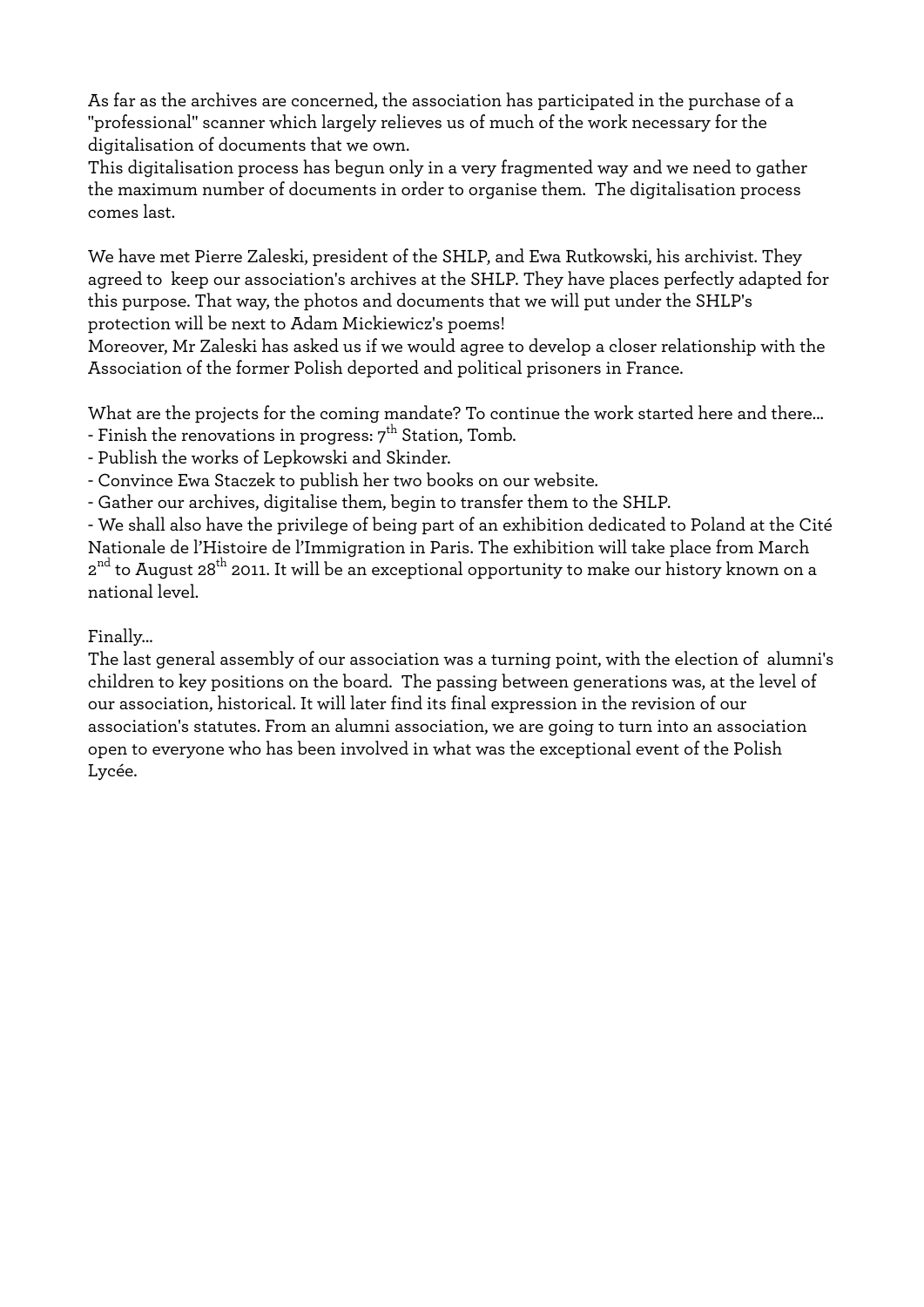# ACTIVITIES 2009/2010

| Projects    | 10 525,46 € |
|-------------|-------------|
| FUNCTIONING | 2 361,58 €  |
| COLLECTION  | 11 235,30 € |

#### PROJECTS

| Theatre - Compagnie Léon Nathan        | 500,00€    |
|----------------------------------------|------------|
| Film digitalisation and DVD production | 1849,02€   |
| Exhibition panels completion           | 1 095,30 € |
| Polonium Choir                         | 500,00€    |
| French / Polish website translation    | 1686,87€   |
| French / English website translation   | 95,68€     |
| <b>Updating website</b>                | 2 930,02 € |
| Continuing book translation            | 1500,00€   |
| Monuments renovation                   | 287,04€    |

#### FUNCTIONING

| Bills / refunds            | 1 166,05 €   |
|----------------------------|--------------|
| Sending summons expenses   | $182,14 \in$ |
| Miscellaneous (eg flowers) | 420,00 €     |
| Insurance                  | 295,70 €     |
| Bank expenses              | 10,65 €      |
|                            |              |

#### COLLECTION

| Membership subscriptions and donations              | 2826,85€   |
|-----------------------------------------------------|------------|
| Transfer interest-bearing account / current account | 2 776,85 € |
| Regularisation                                      | 458,45 €   |
| Subsidy DRAC                                        | 4 000,00 € |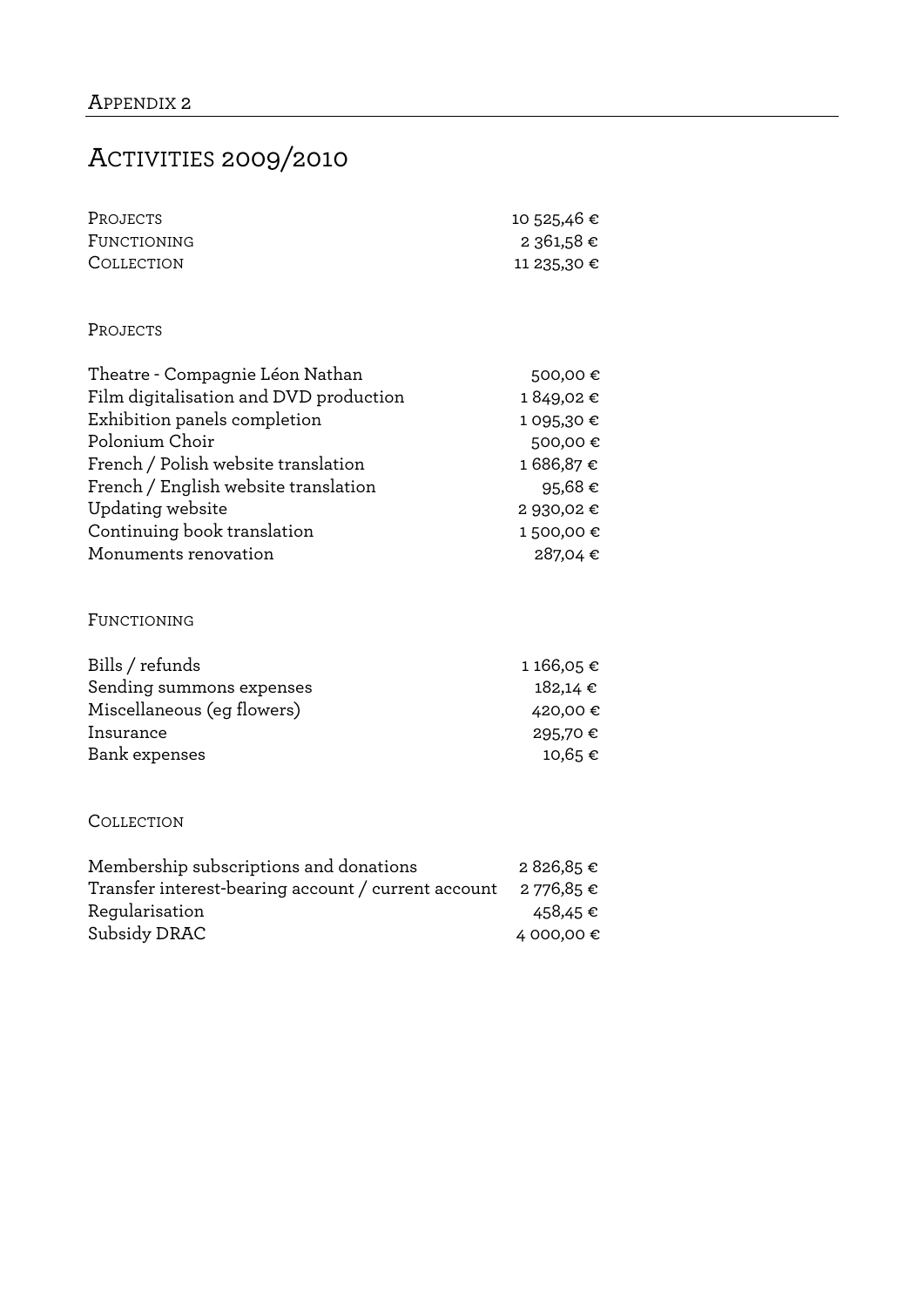# APPENDIX 3 – NEW STATUTES

#### ARTICLE 1 - CONSTITUTION

The constitution establishes, between members of the present statute, an association governed by the law of July 1st, 1901, and the decree of August 16th, 1901, which is entitled: « Mémoire du Lycée Polonais Cyprian Norwid – Villard-de-Lans – 1940-1946 ». The duration of the association is unlimited.

#### ARTICLE 2 – PURPOSE

The association's purpose is:

- To preserve and emphasise the memory of the Lycée Polonais Cyprian Norwid of Villard-de-Lans.

- To develop friendly relations between alumni, former professors, employees and other associates of the Lycée and of Villard-de-Lans, as well as their families.

- To develop friendly relations between people of all nationalities who are interested in the Polish Lycée's history and memory.

## ARTICLE 3 – HEAD OFFICE

The head office is situated in the town hall of Villard-de-Lans, Isère. It can only be transferred following the general assembly's decision, with a two thirds majority of the present members.

## ARTICLE 4 – MEMBERS

The association is made up of active members and members of honour An active member is any person with an up-to-date membership fee. A member of honour is any person designated as such by the association's office. Rightful members of honour are the mayor and former mayors of Villard-de-Lans, the president and former presidents of the Société Historique et Littéraire Polonaise.

# ARTICLE 5 – LOSS OF MEMBERSHIP

The position of a member is lost following death, resignation or disqualification. Disqualification is determined by the office for serious error or for non-payment of the membership fee.

#### ARTICLE 6 – RESOURCES

The resources of the association are made up by membership fees, funds collected during meetings, subsidies or occasional donations, and any other resources authorised by the legislative and statutory texts.

# ARTICLE 7 – BOARD

The association is administered by a board elected by the general assembly for a one-year term.

It is composed of a president, a secretary, a treasurer, possibly one or several vice-presidents and a certain number of members.

The board meets at least twice a year and is requested either by the president or by at least one quarter of its members.

Decisions are made by the majority of the present members.

# ARTICLE 8 – STANDARD GENERAL ASSEMBLY

The standard general assembly is made up of all the members of the association. It is constituted once a year at the request of the president or at least one quarter of its